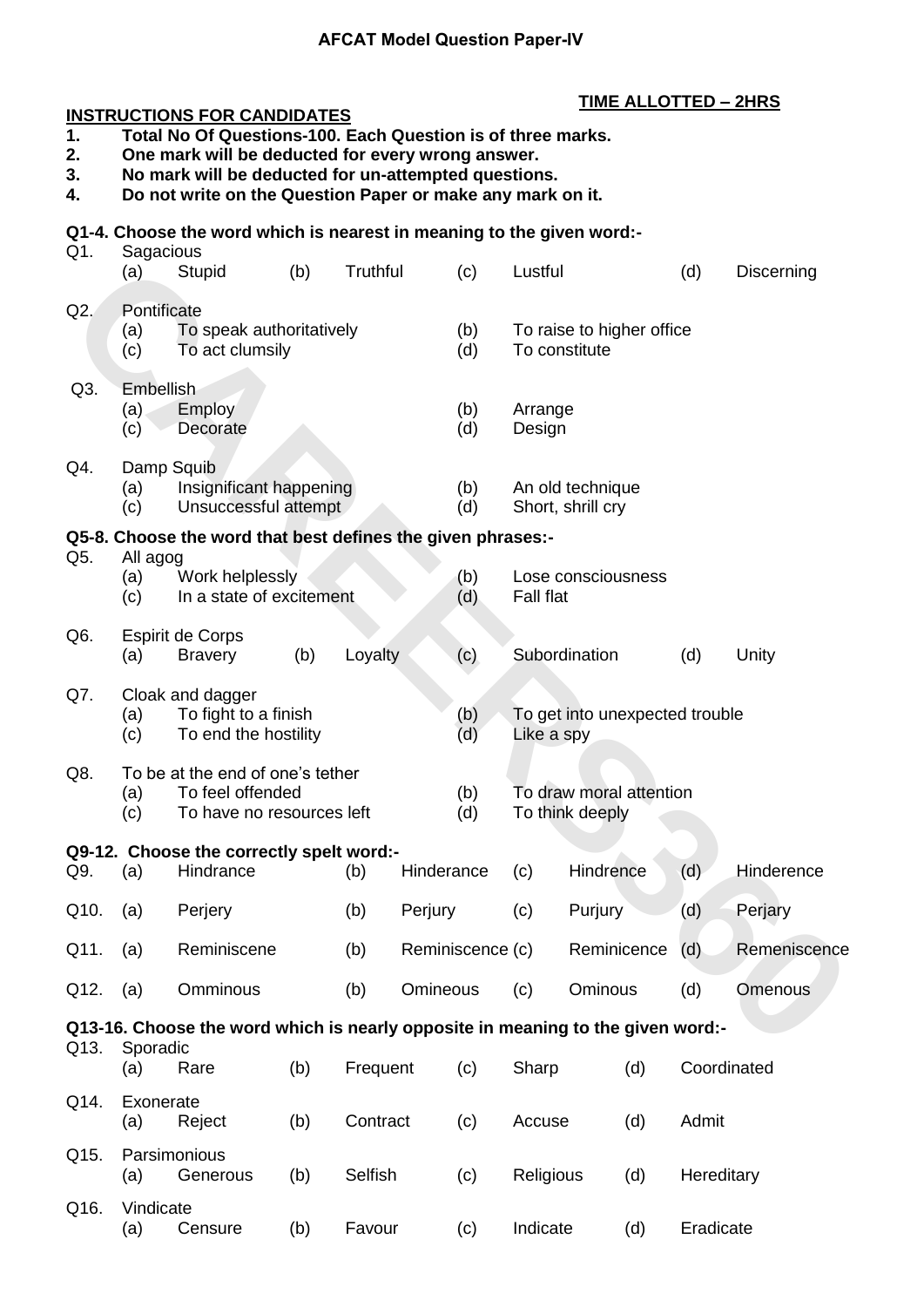## **Q17-19. Read the following passage carefully and answer the questions given below it:-**

Recently, a newspaper article mourned the total disappearance of the common house sparrow. This was a comment on the city"s perceptible move towards edging out the flora and fauna of the city. In the rapid urbanization, multi-storied apartments grew and large scale felling of trees became necessary. Last week, however, seven pairs of these sparrows were spotted in a suburb. Possibly the greenery of this place has created a new habitat for these birds which like their proximity to human beings, and have made a comeback. A systematic development of trees and shrubs all over the city could woo the absentee house sparrow to our midst.

#### Q17. According to the passage, the birds have made a comeback to the suburb because they

- (a) have been hunted down by the village people
- (b) Love to be amidst human beings
- (c) get food only where human beings live
- (d) they have been deliberately brought back by biologists

#### Q18. In the passage the term "urbanisation" has been used to refer to

- (a) the destruction of the greenery in the city
- (b) construction of concrete structures on a large scale
- (c) a change over from the rural life to the city life
- (d) the movement of people from villages to cities
- Q19. The phrase "absentee house sparrow" refers to
	- (a) the sparrow that makes infrequent visits
	- (b) the sparrow that has forgotten its habitat
	- (c) the sparrow that has gone away from the urban areas
	- (d) the sparrow that has become extinct

## **Q20-25 Select the most appropriate word from the options against each number:-**

|              | $\sim$<br>(b)<br>(c)<br>(d)                                                                                                                                                                                                                                                                                 | Love to be amidst human beings |     | get food only where human beings live<br>they have been deliberately brought back by biologists |            |                                 |     |                                                                                                                                                                                                                                                                                                                                                                                                                           |  |  |  |  |
|--------------|-------------------------------------------------------------------------------------------------------------------------------------------------------------------------------------------------------------------------------------------------------------------------------------------------------------|--------------------------------|-----|-------------------------------------------------------------------------------------------------|------------|---------------------------------|-----|---------------------------------------------------------------------------------------------------------------------------------------------------------------------------------------------------------------------------------------------------------------------------------------------------------------------------------------------------------------------------------------------------------------------------|--|--|--|--|
| Q18.         | In the passage the term "urbanisation" has been used to refer to<br>the destruction of the greenery in the city<br>(a)<br>(b)<br>construction of concrete structures on a large scale<br>a change over from the rural life to the city life<br>(c)<br>the movement of people from villages to cities<br>(d) |                                |     |                                                                                                 |            |                                 |     |                                                                                                                                                                                                                                                                                                                                                                                                                           |  |  |  |  |
| Q19.         | The phrase "absentee house sparrow" refers to<br>the sparrow that makes infrequent visits<br>(a)<br>the sparrow that has forgotten its habitat<br>(b)<br>the sparrow that has gone away from the urban areas<br>(c)<br>the sparrow that has become extinct<br>(d)                                           |                                |     |                                                                                                 |            |                                 |     |                                                                                                                                                                                                                                                                                                                                                                                                                           |  |  |  |  |
| the tropics. |                                                                                                                                                                                                                                                                                                             |                                |     | Q20-25 Select the most appropriate word from the options against each number:-                  |            |                                 |     | Watermelons (20) to India by the $4th$ century A.D. Sushruta, the great Indian physician<br>(21)wrote Sushruta Samhit, mentions that watermelons were grown (22) the banks of the river<br>Indus. (23)are also mentioned in ancient books. Sushruta calls it as Kalinda or Kalinga (hence<br>Kalingad in Marathi). It was(24)to China in the 10 <sup>th</sup> or 11 <sup>th</sup> century and (25) it is grown throughout |  |  |  |  |
| Q20.         | (a)                                                                                                                                                                                                                                                                                                         | came                           | (b) | go                                                                                              | (c)        | arrived                         | (d) | started                                                                                                                                                                                                                                                                                                                                                                                                                   |  |  |  |  |
| Q21.         | (a)                                                                                                                                                                                                                                                                                                         | did                            | (b) | when                                                                                            | (c)        | certainly                       | (d) | who                                                                                                                                                                                                                                                                                                                                                                                                                       |  |  |  |  |
| Q22.         | (a)                                                                                                                                                                                                                                                                                                         | above                          | (b) | outside                                                                                         | (c)        | from                            | (d) | along                                                                                                                                                                                                                                                                                                                                                                                                                     |  |  |  |  |
| Q23.         | (a)                                                                                                                                                                                                                                                                                                         | it                             | (b) | they                                                                                            | (c)        | some                            | (d) | that                                                                                                                                                                                                                                                                                                                                                                                                                      |  |  |  |  |
| Q24.         | (a)                                                                                                                                                                                                                                                                                                         | took                           | (b) | gave                                                                                            | (c)        | taken                           | (d) | take                                                                                                                                                                                                                                                                                                                                                                                                                      |  |  |  |  |
| Q25.         | (a)                                                                                                                                                                                                                                                                                                         | also                           | (b) | though                                                                                          | (c)        | now                             | (d) | tomorrow                                                                                                                                                                                                                                                                                                                                                                                                                  |  |  |  |  |
|              |                                                                                                                                                                                                                                                                                                             |                                |     | Q26-29. Which word or words explains the meaning of the following idioms:-                      |            |                                 |     |                                                                                                                                                                                                                                                                                                                                                                                                                           |  |  |  |  |
| Q26.         | Lay bare<br>(a)<br>(c)                                                                                                                                                                                                                                                                                      | Expose<br>Destroy              |     |                                                                                                 | (b)<br>(d) | Take off all clothes<br>Exploit |     |                                                                                                                                                                                                                                                                                                                                                                                                                           |  |  |  |  |
| Q27.         | A wolf in sheep's clothing                                                                                                                                                                                                                                                                                  |                                |     |                                                                                                 |            |                                 |     |                                                                                                                                                                                                                                                                                                                                                                                                                           |  |  |  |  |

#### **Q26-29. Which word or words explains the meaning of the following idioms**:-

| Q26. | Lay bare |
|------|----------|
|------|----------|

- 
- (c) Destroy (d) Exploit
- Q27. A wolf in sheep's clothing
	- -

## Q28. A blue stocking

- (a) Stocking which is blue in colour (b) A clean cheat (c) An unreliable person (d) a woman havir
- 
- Q29. Yeoman's service
	- -
- (a) Expose (b) Take off all clothes
	-
- (a) A hypocrite (b) A wolf in woolen clothes
- (c) A coward (d) A proud man
	-
- (c) An unreliable person (d) a woman having literary tastes and learning
- (a) lip-service (b) to serve like a slave
- (c) to play god father (d) efficient or useful help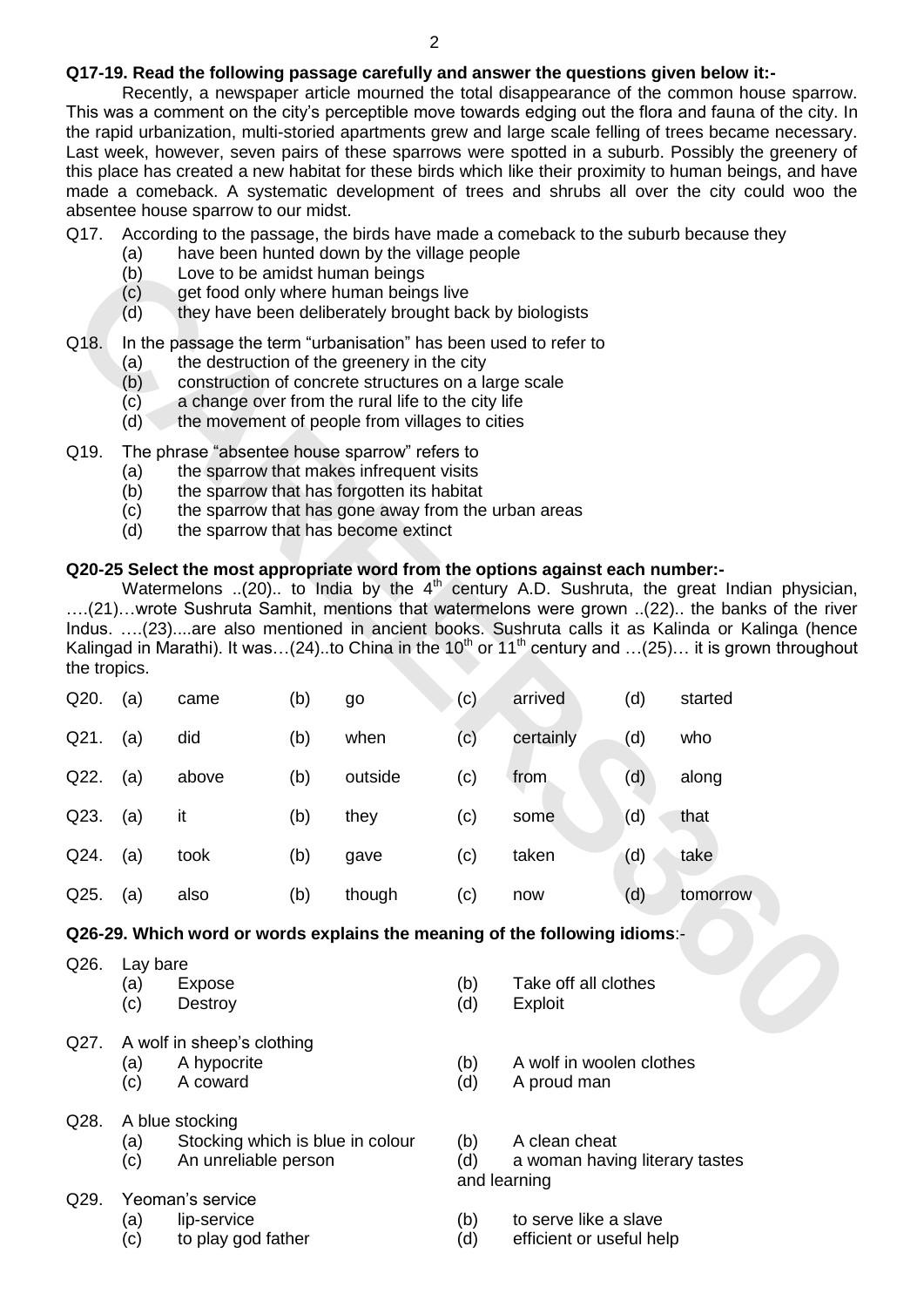|      | Q30-65. Choose the most appropriate answer:-                                                                                                                                                    |                                                             |
|------|-------------------------------------------------------------------------------------------------------------------------------------------------------------------------------------------------|-------------------------------------------------------------|
| Q30. | Which country will host the XXXI Olympic Games in 2016?<br>Rio de Janeiro, Brazil<br>(a)<br>(b)<br>Tokyo, Japan<br>(d)<br>(c)                                                                   | Chicago, USA<br>Doha, Qatar                                 |
| Q31. | The book, "A China Passage' was written by<br>MJ Akbar<br>(a)<br>(b)<br>(c)<br>Anees Jung<br>(d)                                                                                                | Jagmohan<br>John Kenneth Galbraith                          |
| Q32. | Who was the founder of Nanda dynasty?<br><b>Bimbisara</b><br>(a)<br>(b)<br>(c)<br>Ajatasatru<br>(d)                                                                                             | Mahapadma Nanda<br>Dhana Nanda                              |
| Q33. | Which of the following books is written by Arnold Toynbee?<br><b>Mankind and Mother Earth</b><br>(b)<br>(a)<br>The Future of Freedom<br>(d)<br>(c)                                              | <b>Tom Sawyer</b><br>The Moon's Last Sigh                   |
| Q34. | The national emblem, viz four lions standing back to back is an adaptation from which of the<br>following:-<br>Sarnath lions<br>(a)<br>(b)<br>(d)<br>(c)<br>Khajurao                            | <b>Gir lions</b><br>Ajanta caves                            |
| Q35. | Who was the person behind conversion of East India Company from a trading company into a<br>regional power?<br><b>Lord Warren Hastings</b><br>(b)<br>(a)<br><b>Lord Dalhousie</b><br>(c)<br>(d) | <b>Lord Clive</b><br>Lord Wellesley                         |
| Q36. | Who inscribed the name of Khalifa of Baghdad on his coins?<br>Ala-ud-din Khilji<br>(b)<br>(a)<br>Qutub-ud-in Aibak<br>(c)<br>(d)                                                                | <b>Iltutmish</b><br><b>Balban</b>                           |
| Q37. | Who among the following is not a recipient of the 'Bharatiya Jnanpith' Award?<br>Ashapurna Devi<br>(a)<br>(b)<br>(d)<br>(c)<br>Raghupati Sahay                                                  | <b>MF Hussain</b><br><b>VK Gokak</b>                        |
| Q38. | Global 500 awards are given for outstanding achievement in which of the following fields?<br><b>Population Control</b><br>(a)<br>(b)<br>Campaigning against AIDS<br>(d)<br>(c)                  | Elimination of illiteracy<br>Protection of environment      |
| Q39. | Who among the following Sultans of Delhi assumed the title, 'Sikandar-i-Sani?<br><b>Balban</b><br>(b)<br>(a)<br>Muhammad-bin-Tughlaq<br>(c)<br>(d)                                              | Ala-ud-din Khilji<br>Sikander Lodhi                         |
| Q40. | UN General Assembly recently declared 21st June as<br>International Youth Day<br>(a)<br>(b)<br>International Day of Yoga<br>(c)<br>(d)                                                          | International Literacy Day<br>International Day of Peace    |
| Q41. | Pulitzer Prize is awarded for outstanding work in the field of<br>Science and Technology<br>(a)<br>(b)<br>Literature and Journalism<br>(c)<br>(d)                                               | <b>Environmental Studies</b><br>International Understanding |
| Q42. | The presidency of the UN Security Council rotates among the Council Members<br>Every 6 months<br>(b)<br>(a)<br>(c)<br>Every 3 months<br>(d)                                                     | Every year<br>Every month                                   |
| Q43. | The member countries of NAFTA are<br>USA, Canada and Mexico<br>(a)<br>(b)<br><b>USA and Canada</b><br>(c)<br>(d)                                                                                | Canada and Mexico<br>Argentina and Brazil                   |
| Q44. | Who were the contemporaries of the Gupta Kings in the south?<br>Chola<br>(a)<br>(b)<br>Satavahanas<br>(d)<br>(c)                                                                                | Rashtrakutas<br>Vakatkas                                    |
| Q45. | Sandeep Sejwal won the Bronze medal in 2014 Asian Games in which of the following events?<br>(a)<br>200m hacketroke<br>(h)                                                                      | 200m freestyle                                              |

(a) 200m backstroke (b) 200m freestyle<br>(c) 50m breaststroke (d) 50m butterfly 50m breaststroke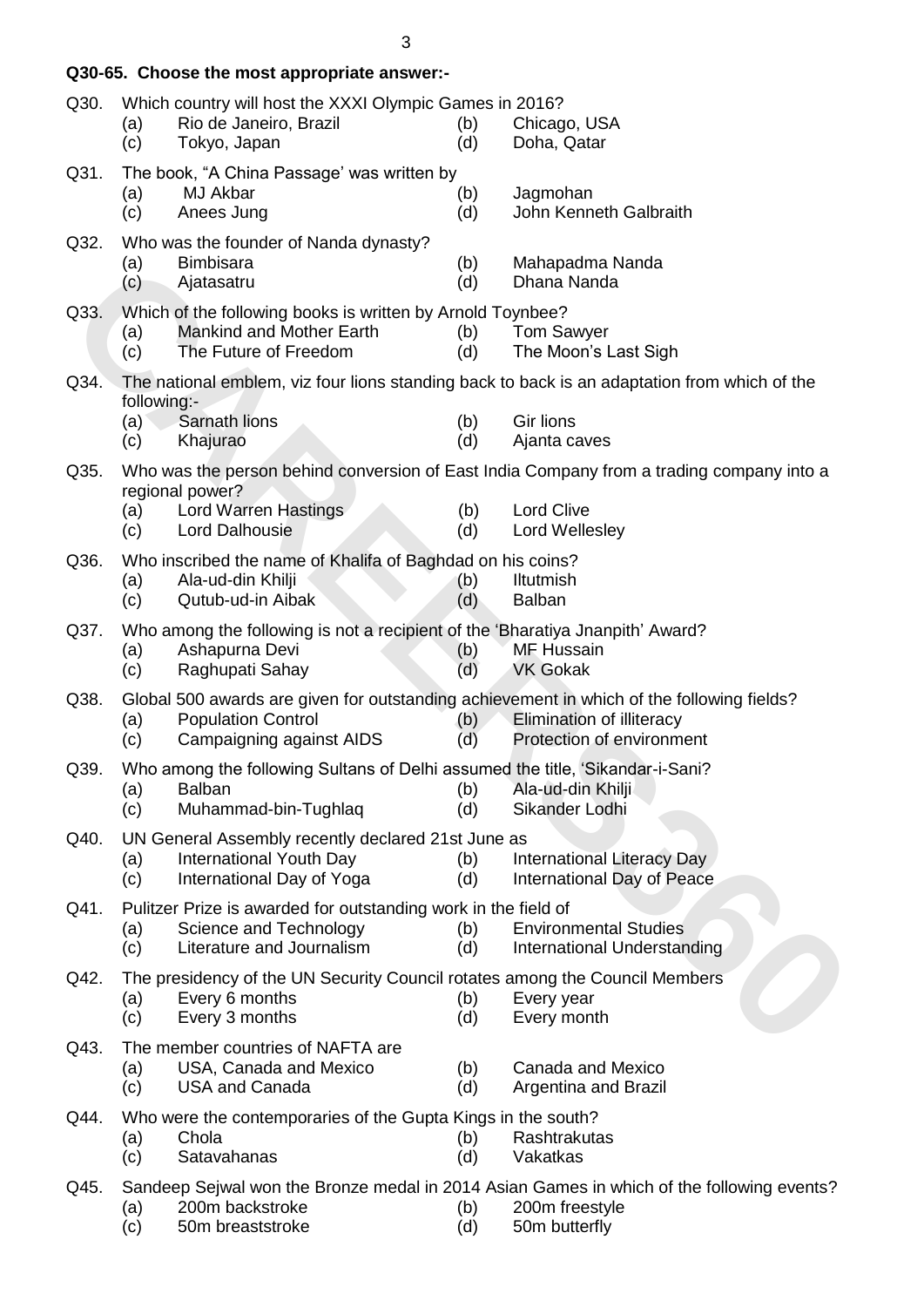| Q46. | Mangalyan, Mars Orbiter Mission (MOM) was launched in<br>Jan 2013<br>(b)<br>(a)                                                                                                                 | Oct 2012    | (c)        | Oct 2013                         | (d) | Nov 2013                                                                                |
|------|-------------------------------------------------------------------------------------------------------------------------------------------------------------------------------------------------|-------------|------------|----------------------------------|-----|-----------------------------------------------------------------------------------------|
| Q47. | "Ruhr of India" known for its rich coal deposits is in the State of<br>Uttar Pradesh (b)<br>(a)                                                                                                 | Jharkhand   | (c)        | West Bengal                      | (d) | <b>Bihar</b>                                                                            |
| Q48. | The Indian space programme began in<br>(a)<br>1961<br>(b)                                                                                                                                       | 1962        | (c)        | 1965                             | (d) | 1969                                                                                    |
| Q49. | 'Bachpan Bachao Andolan (BBA)', an organisation to protect the rights of children was founded                                                                                                   |             |            |                                  |     |                                                                                         |
|      | by<br>Amir Khan<br>(a)<br>Om Prakash Gurjar<br>(c)                                                                                                                                              |             | (b)<br>(d) | Kailash Satyarthi<br>Santa Sinha |     |                                                                                         |
| Q50. | Which of the following Subsonic missiles, test fired in October 2014 is considered India's answer<br>to America's Tomahawk missile?                                                             |             |            |                                  |     |                                                                                         |
|      | (a)<br>Brahmos Mk-2                                                                                                                                                                             | (b) Prahaar |            | (c) Nirbhay                      | (d) | Agni-V                                                                                  |
| Q51. | 2014?                                                                                                                                                                                           |             |            |                                  |     | Who among the following won the World Billiards Championship held in England in October |
|      | <b>Peter Gilchrist</b><br>(a)<br>Saurav Kothari<br>(c)                                                                                                                                          |             | (b)<br>(d) | Pankaj Advani<br>None of these   |     |                                                                                         |
| Q52. | The sum of ages of 4 children born at the interval of 2 years is 52. What is the age of the oldest<br>child?                                                                                    |             |            |                                  |     |                                                                                         |
|      | (b)<br>(a)<br>10 years                                                                                                                                                                          | 12 years    | (c)        | 14 years                         | (d) | 16 years                                                                                |
| Q53. | A certain sum under compound interest, compounded annually, amounts to Rs. 5500/- in 5 years<br>and Rs. 6050/- in 6 years. What is the rate of interest?<br>$12\frac{1}{2}\%$<br>(b)<br>(a)     | 15%         | (c)        | 20%                              | (d) | 10%                                                                                     |
| Q54. | Rs. 800 becomes Rs. 956 in 3 years at a certain rate of simple interest. If the rate of interest is                                                                                             |             |            |                                  |     |                                                                                         |
|      | increased by 4%, what amount will Rs. 800 becomes in 3 years?<br>(a)<br>Rs 1020.80<br>(b)                                                                                                       | Rs 1025     | (c)        | <b>Rs 1052</b>                   | (d) | <b>Rs 1000</b>                                                                          |
| Q55. | A sum of money lent out at simple interest amounts to Rs 720 after 2 years and to Rs 1020 after<br>a further period of 5 years. The sum is                                                      |             |            |                                  |     |                                                                                         |
|      | Rs 500<br>(a)<br>(b)                                                                                                                                                                            | Rs 600      | (c)        | <b>Rs 700</b>                    | (d) | <b>Rs 750</b>                                                                           |
| Q56. | Present age of X and Y are in the ratio 7:5 respectively. Four years hence, the ratio of their ages<br>will become 11:9 respectively. What is the present age of Y?<br>(a)<br>1 year<br>(b)     | 7 year      | (c)        | 5 year                           | (d) | None of these                                                                           |
| Q57. | A can do a piece of work in 20 days and B in 25 days. They work together for 5 days and then B                                                                                                  |             |            |                                  |     |                                                                                         |
|      | goes away. In how many days will A finish the work?<br>(a)<br>11 days<br>(b)                                                                                                                    | 9 days      | (c)        | 20 days                          | (d) | 21 days                                                                                 |
| Q58. | Two train A & B each 66 meters long run parallel to each other in the same direction. Their                                                                                                     |             |            |                                  |     |                                                                                         |
|      | speeds are 50 Kmph and 30 Kmph respectively. In what time A will completely pass B.<br>(a)<br>28 Sec<br>(b)                                                                                     | 28.46 Sec   | (c)        | 53.46 Sec                        | (d) | 23.76 Sec                                                                               |
| Q59. | A train 77.5 m in length is running at the rate of 65 Kmph. Find the time taken by the train to pass<br>the man walking in the same direction as the train $@$ 3 Kmph.<br>2.5 Sec<br>(b)<br>(a) | 4.5 Sec     | (c)        | 6.5 Sec                          | (d) | 8 Sec                                                                                   |
| Q60. | Ram can row $7\frac{1}{2}$ Kmph in still water. If in a river running at 1.5 Km an hour, it takes him 50                                                                                        |             |            |                                  |     |                                                                                         |
|      | minutes to row to a place and back, how far is the place?<br>(a)<br>3.5 Km<br>(b)                                                                                                               | 3 Km        | (c)        | 4.5 Km                           | (d) | 5 Km                                                                                    |
| Q61. | A motorboat with speed 15 Kmph in still water goes 30 Km downstream and comes back. It<br>covers the distance in 4 hours and 30 minutes. The speed of the stream in Km/h is?<br>(a)<br>4<br>(b) | 5           | (c)        | 6                                | (d) | 10                                                                                      |
| Q62. | Zinc and copper are melted together in the ratio 9:11. What is the weight of the melted mixture, if<br>28.8 kg of zinc has been consumed in it?<br>58 Kg<br>(a)<br>(b)                          | 60 Kg       | (c)        | 64 Kg                            | (d) | 70 Kg                                                                                   |

4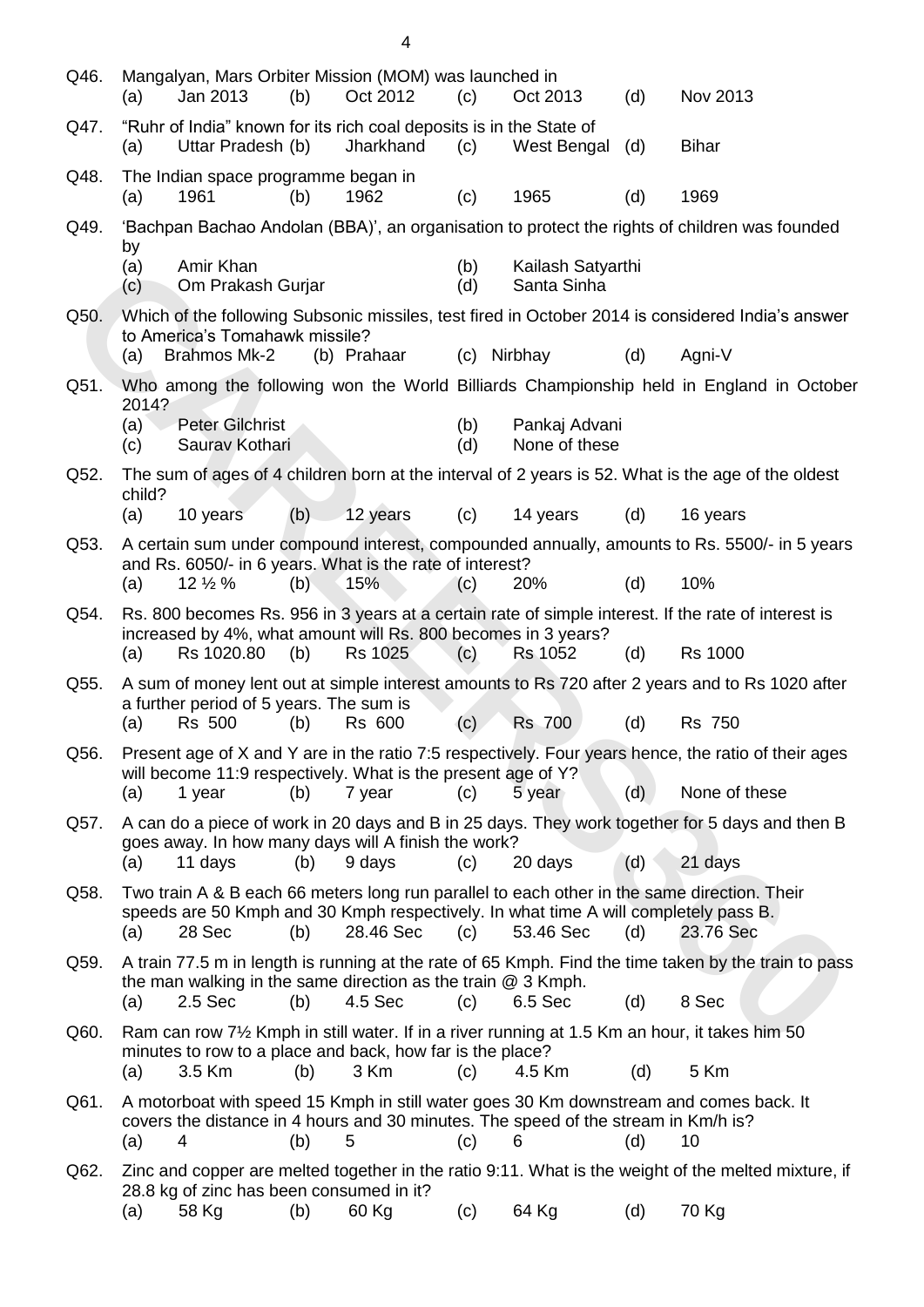| Q63.  | (a)        | goods cheaper / dearer than B.<br>33.33%         | (b) | 50%        | (c)        | 45.85%                                                                         | (d) | A sells his goods 20% cheaper than B and 20% dearer than C. How much percentage is C's<br>None of these |
|-------|------------|--------------------------------------------------|-----|------------|------------|--------------------------------------------------------------------------------|-----|---------------------------------------------------------------------------------------------------------|
| Q64.  |            |                                                  |     |            |            |                                                                                |     | The average of 6 observations is 12. If the $7th$ observation is included, the average is reduced by    |
|       |            | 1. What will be the $7th$ observation?           |     |            |            |                                                                                |     |                                                                                                         |
|       | $(a)$ 4    |                                                  | (b) | 5          | (c)        | 6                                                                              | (d) | $\overline{7}$                                                                                          |
| Q65.  |            |                                                  |     |            |            | find the ratio of their savings, given that Shyam saves a third of his income. |     | If the incomes of Ram & Shyam are in the ratio of 3:4 and their expenditures in the ratio of 4:5,       |
|       | (a)        | 10:15                                            | (b) | 13:20      | (c)        | 15:20                                                                          | (d) | 13:15                                                                                                   |
| mark. |            |                                                  |     |            |            |                                                                                |     | Q66-70 In each of the following questions find out the alternative which will replace the question      |
| Q66.  |            | Sadist: Injury: ?:?                              |     |            |            |                                                                                |     |                                                                                                         |
|       | (a)<br>(c) | <b>Opportunist: Generosity</b><br>Dentist: Teeth |     |            | (b)<br>(d) | Priest: Church<br>Thief: Robbery                                               |     |                                                                                                         |
| Q67.  |            | Lecherous : Carnal :: ?:?                        |     |            |            |                                                                                |     |                                                                                                         |
|       | (a)        | Virile: Feeble                                   |     |            | (b)        | Diatribe: Abuse                                                                |     |                                                                                                         |
|       | (c)        | Impede: Begin                                    |     |            | (d)        | Sunder: Link                                                                   |     |                                                                                                         |
| Q68.  | (a)        | Cerebrum : Brain :: ?:?<br>Aorta: Hand           |     |            | (b)        | Ligament: Blood                                                                |     |                                                                                                         |
|       | (c)        | Ventricle: Heart                                 |     |            | (d)        | Country: Universe                                                              |     |                                                                                                         |
| Q69.  |            | Monument: Cenotaph: ?:?                          |     |            |            |                                                                                |     |                                                                                                         |
|       | (a)<br>(c) | Orifice: Opening<br><b>Protect: Protocol</b>     |     |            | (b)        | Guide: Follower<br>Sponsor: Cleave                                             |     |                                                                                                         |
| Q70.  |            |                                                  |     |            | (d)        |                                                                                |     |                                                                                                         |
|       | (a)        | Meadow: Sheep:: ?:?<br>Stable: Horse             |     |            | (b)        | Hay : Insect                                                                   |     |                                                                                                         |
|       | (c)        | Grass: Grasshopper                               |     |            | (d)        | Pasture: Cattle                                                                |     |                                                                                                         |
|       |            |                                                  |     |            |            | which when placed in the blank space of figure (X) would complete the pattern. |     | Q71-75. In each of the following questions, select a figure from amongst the four alternatives,         |
| Q71.  |            |                                                  |     |            |            |                                                                                |     |                                                                                                         |
|       |            |                                                  |     |            |            |                                                                                |     |                                                                                                         |
|       |            |                                                  |     |            |            |                                                                                |     |                                                                                                         |
|       |            |                                                  |     |            |            |                                                                                |     |                                                                                                         |
|       |            | (X)                                              | (a) | (b)<br>(c) | (d)        |                                                                                |     |                                                                                                         |
| Q72.  |            |                                                  |     |            |            |                                                                                |     |                                                                                                         |
|       |            |                                                  |     |            |            |                                                                                |     |                                                                                                         |
|       |            |                                                  |     |            |            |                                                                                |     |                                                                                                         |
|       |            |                                                  |     |            |            |                                                                                |     |                                                                                                         |
|       |            | (X)<br>(a)                                       |     | (b)<br>(c) | (d)        |                                                                                |     |                                                                                                         |
| Q73.  |            |                                                  |     |            |            |                                                                                |     |                                                                                                         |
|       |            |                                                  |     |            |            |                                                                                |     |                                                                                                         |





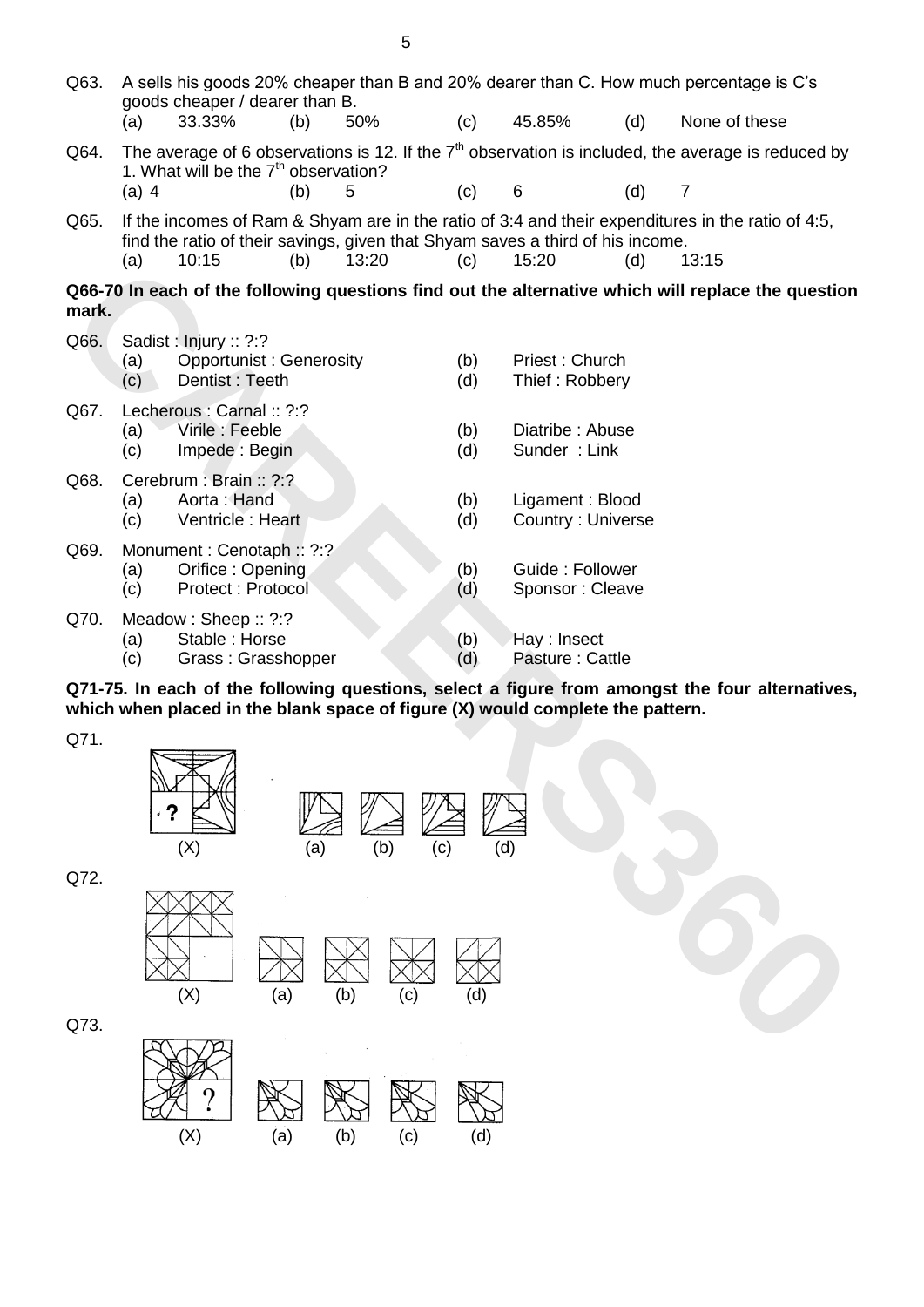



**may not have some inter-linkage. Each group of elements may fit into one of these diagrams at (a), (b), (c) or (d). You have to indicate the group of elements which correctly fits into the diagrams**.

Q76. Which of the following diagrams indicates the best relation between Biology, Zoology and Physics?



Q77. Which of the following diagrams indicates the best relation between Stamp, Pen and Chalk?



Q78. Which of the following diagrams indicates the best relation between Singers, Athletes and Girls?



Q79. Which of the following diagrams indicates the best relation between Teachers, Women and Doctors?

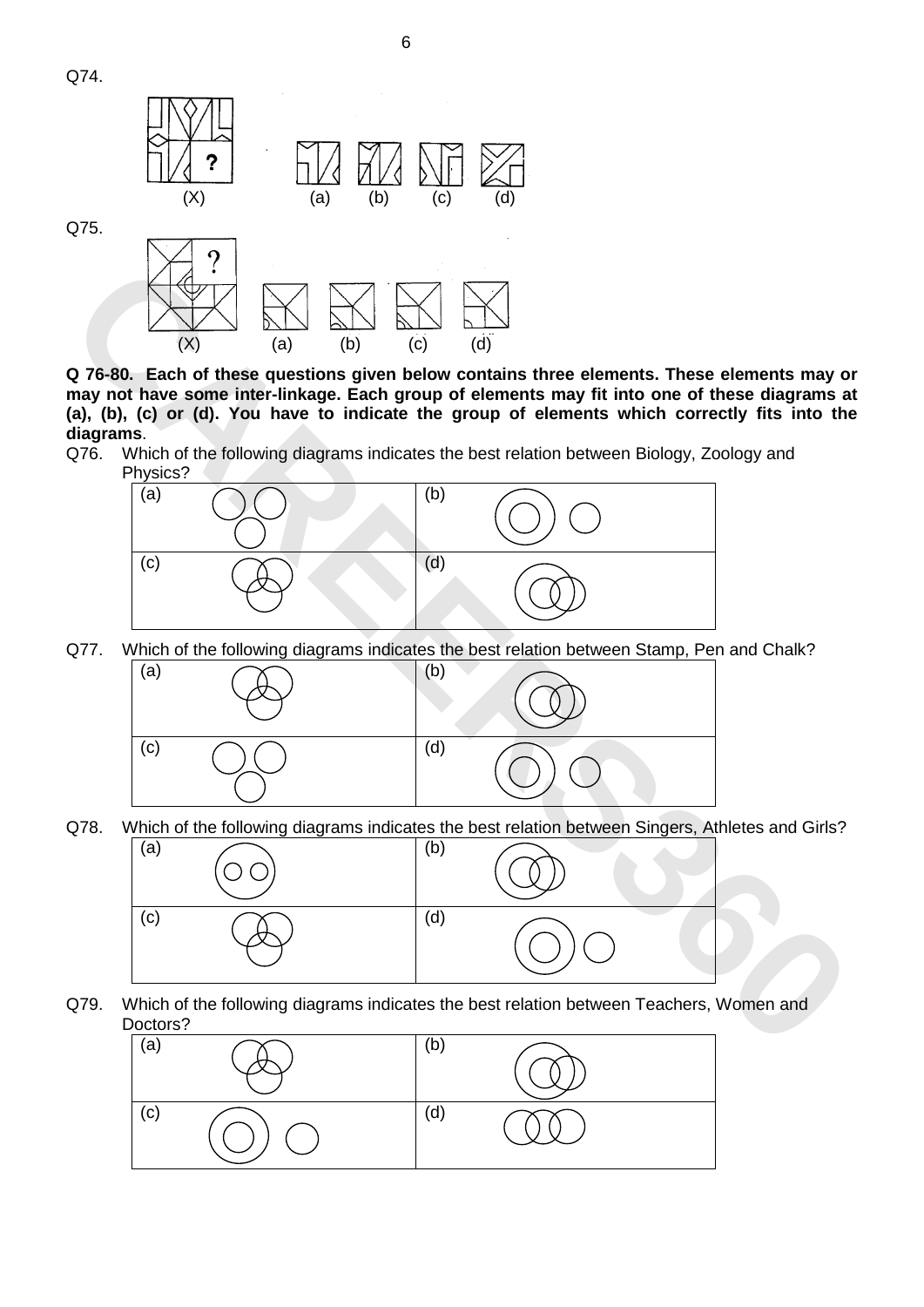Q80. Which of the following diagrams indicates the best relation between Clothes, Flowers and White?



**Q81-85. Each of the following questions consists of five figures marked 1,2,3,4 and 5 called the Problem Figures followed by four other figures marked a, b, c and d called the Answer Figures. Select a figure from amongst the Answer Figures which will continue the same series as established by the five Problem Figures.** 



**Q86-90. Each of the following questions consists of two sets of figures. Figures 1, 2, 3 and 4 constitute the Problem Set while figures a, b, c and d constitute the Answer Set. There is a definite relationship between figures (1) and (2). Establish a similar relationship between figures (3) and (4) by selecting a suitable figure from the Answer set that would replace the question mark (?) in fig (4).**

Q86.



Q87.